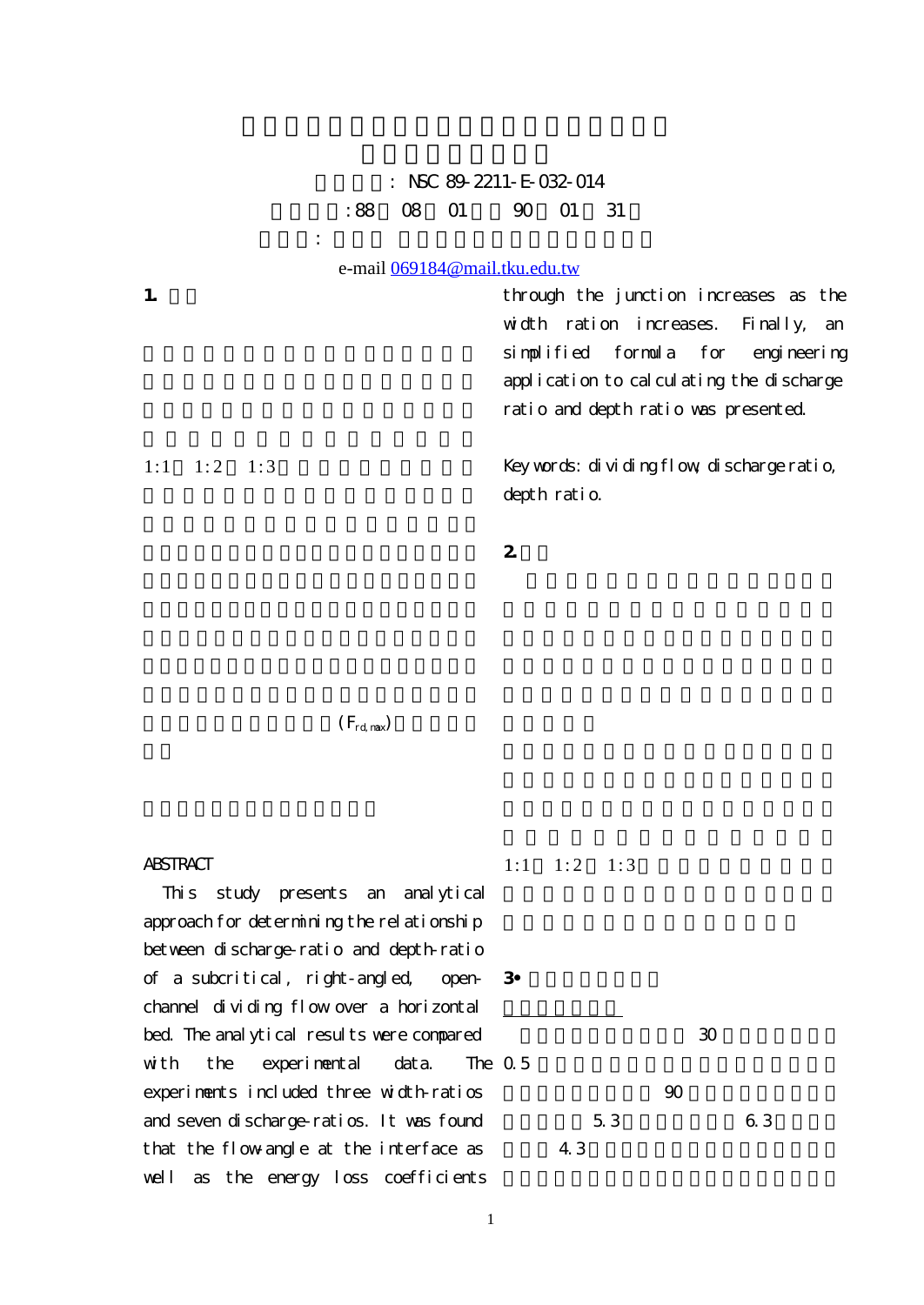ALEC ACM2SO  
\n
$$
F_a = Q_b / (W h_b / sF_a)
$$
 =  
\n+2%  
\n+2%  
\n+2%  
\n+2%  
\n+2%  
\n+2%  
\n+2%  
\n+2%  
\n+2%  
\n+2%  
\n+2%  
\n+2%  
\n+2%  
\n+2%  
\n+2%  
\n+2%  
\n+2%  
\n+2%  
\n+2%  
\n+2%  
\n+2%  
\n+2%  
\n+2%  
\n+2%  
\n+2%  
\n+2%  
\n+2%  
\n+2%  
\n+2%  
\n+2%  
\n+2%  
\n+2%  
\n+2%  
\n+2%  
\n+2%  
\n+2%  
\n+2%  
\n+2%  
\n+2%  
\n+2%  
\n+2%  
\n+2%  
\n+2%  
\n+2%  
\n+2%  
\n+2%  
\n+2%  
\n+2%  
\n+2%  
\n+2%  
\n+2%  
\n+2%  
\n+2%  
\n+2%  
\n+2%  
\n+2%  
\n+2%  
\n+2%  
\n+2%  
\n+2%  
\n+2%  
\n+2%  
\n+2%  
\n+2%  
\n+2%  
\n+2%  
\n+2%  
\n+2%  
\n+2%  
\n+2%  
\n+2%  
\n+2%  
\n+2%  
\n+2%  
\n+2%  
\n+2%  
\n+2%  
\n+2%  
\n+2%  
\n+2%  
\n+2%  
\n+2%  
\n+2%  
\n+2%  
\n+2%  
\n+2%  
\n+2%  
\n+2%  
\n+2%  
\n+2%  
\n+2%  
\n+2%  
\n+2%  
\n+2%  
\n+2%  
\n+2%  
\n+2%  
\n+2%  
\n+2%  
\n+2%  
\n+2%  
\n+2%  
\n+2%  
\n+2%  
\n+2%

 $\overline{Y}_b = Y_b / Y_u$   $K_e =$ 

 $Y_b = Y_b / Y_u =$  $W = W_b / W_u =$ 

 $F_{rd} = Q_d / (Wh_d \sqrt{g Y_d}) =$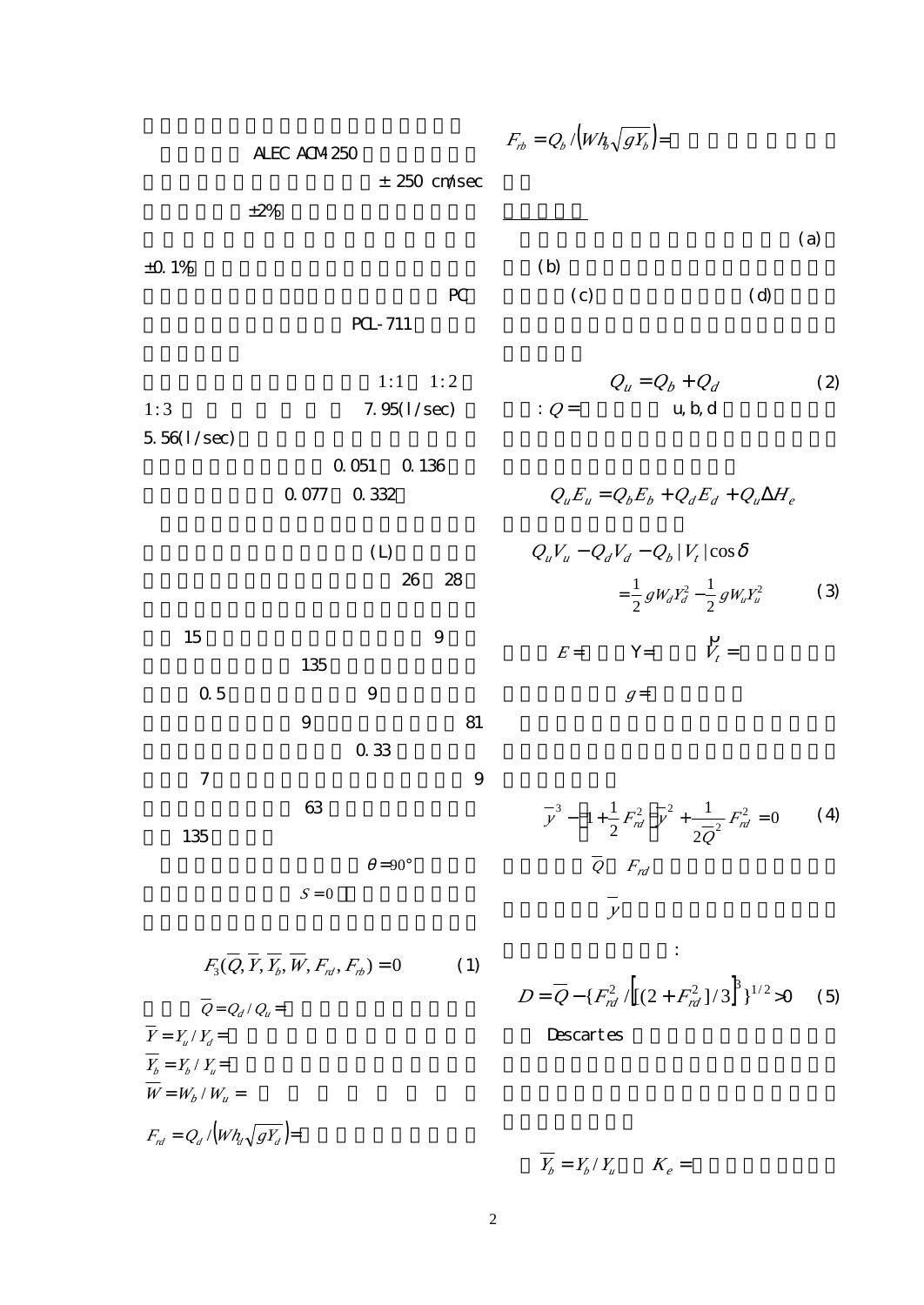$$
K_e = (1 - \overline{Q})[1 - \frac{2\overline{Y_b}^3 + (1 - \overline{Q})^2 \overline{Y_a^2}}{|\overline{Y_b}^2 (2 + \overline{F_a})}]\n\tag{4}
$$
\n
$$
= \text{(a)}
$$
\n
$$
U = \tan^{-1} \frac{S_m u_i}{S_n u_i} \qquad (7)
$$
\n
$$
= \text{(b)}
$$
\n
$$
\text{(c)}
$$
\n
$$
V = \text{(d)}
$$
\n
$$
\text{(e)}
$$
\n
$$
V = \text{(e)}
$$
\n
$$
V = \text{(f)}
$$
\n
$$
= \text{(f)}
$$
\n
$$
\text{(g)}
$$
\n
$$
\overline{Q} = \overline{Y}
$$
\n
$$
\overline{Q} = \overline{Y}
$$
\n
$$
\overline{Q} = \overline{Y}
$$
\n
$$
\overline{Q} = \overline{Y}
$$
\n
$$
\overline{Q} = \overline{Q_k} (Q_n = 1 - \overline{Q}) \qquad (9)
$$
\n
$$
\text{(Q/Q)} \qquad \text{(Q/Q)} \qquad (1)
$$
\n
$$
\text{(f r_{\text{at}} \text{max}})
$$
\n
$$
= \text{(g)} \qquad \overline{Q_{\text{at}} \text{max}} = \text{(h)} \left\{ \frac{1}{2} \left[ \frac{F_n^2}{2} \left[ \left( 2 + \frac{F_n^2}{2} \right) \right] \right\}^2 \right\} \qquad (10)
$$
\n
$$
\text{(h)} \qquad \text{(h)} \qquad \text{(h)} \qquad \text{(i)} \qquad \text{(ii)}
$$
\n
$$
\text{(ii)}
$$
\n
$$
\text{(iii)}
$$
\n
$$
V = \text{(iv)} \qquad \text{(v)} \qquad \text{(vi)}
$$
\n
$$
V = \text{(v)} \qquad \text{(vi)}
$$
\n
$$
V = \text{(v)} \qquad \text{(vi)}
$$
\n
$$
V = \text{(v)} \qquad \text{(vi)}
$$
\n
$$
V = \text{(v)} \qquad \text{(vi)}
$$
\n
$$
V = \text{(vi)}
$$
\n
$$
V = \text{(v
$$

 $(F_{rd, max})$ 

 $10$ 

5‧結論